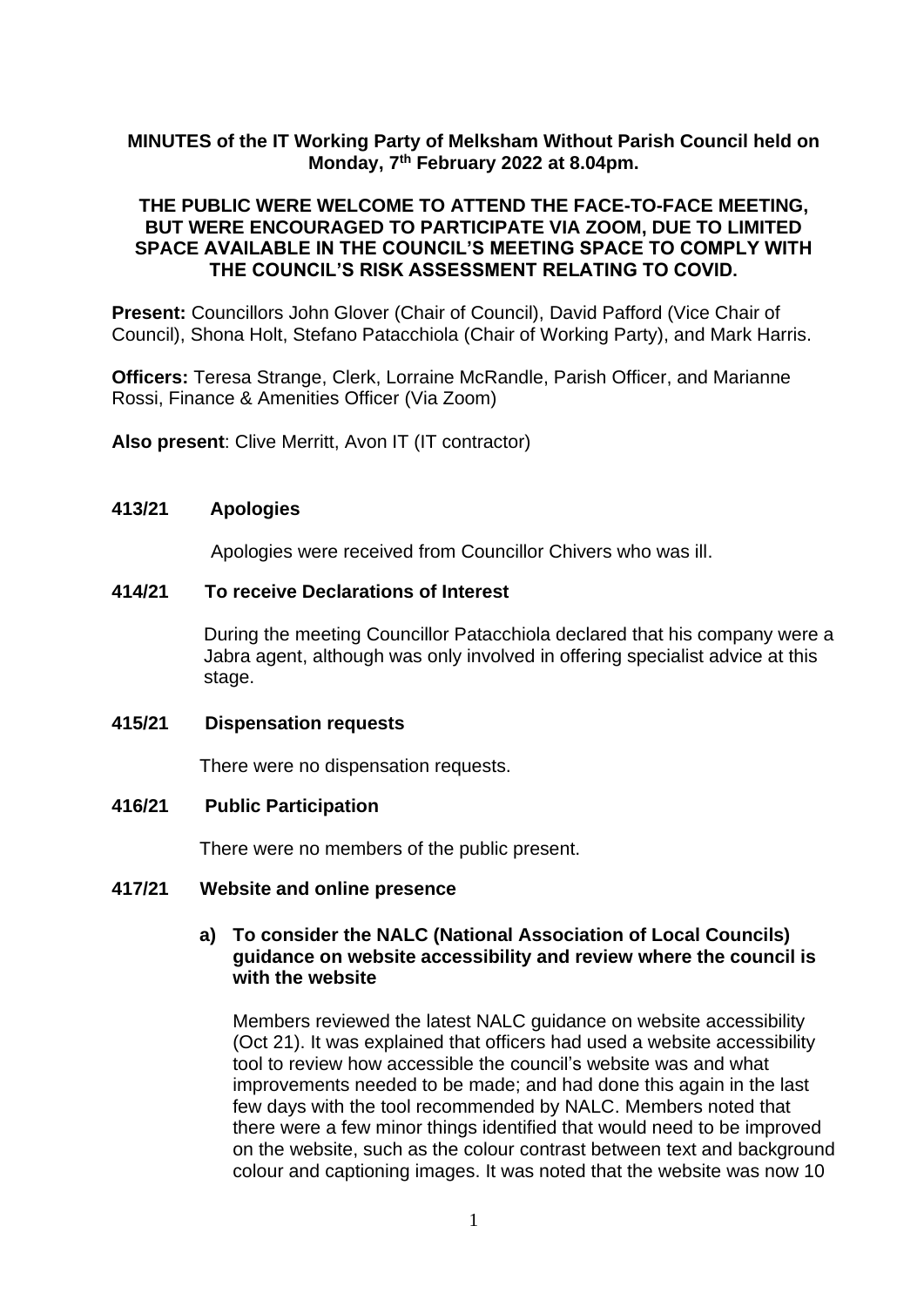years old and could do with a bit of a refresh. The Clerk suggested that the photos needed updating on the website as they were now out of date. Members noted as per the Clerk's report that officers did need some assistance from their IT contractor when setting up new pages on the website or adding new councillor photos, but this was done in a timely manner. Clive, the parish councils IT contractor advised that the current system was an older type of system which could be upgraded to make it easier if the council wished and as it was a database would be easy to transfer all of the current website information across.

Members discussed whether a new system was required. Councillor Patacchiola advised that the first question that needed to be asked was what the council wished for the website to do which it currently did not and what the purpose was, this would then aid the decision on whether a new system was required. He explained that some websites were for people to find out about the council and access the latest documents, log issues and give feedback whereas some were for information and announcements. He wondered whether when the website was initially set up, there was a list of what the council intended it to do, so that members could compare against this list to ascertain whether the council had achieved this.

The Clerk explained that the website was required for document holding and has evolved over time. She advised that under the Transparency Act the council had to have a website and this also helped officers with things such as agenda notices as by the law it had to be displayed in a conspicuous place and at least three clear days before a meeting; and publishing on the website was considered adequate for this (it was noted that agendas were also published on physical noticeboards but not during the initial covid lockdown).

Councillor Glover felt that the council needed to look at what the council was unable to and analyse it against what the council was required to do by law. He felt that anything that was upgraded needed to be justified as there would be a cost implication to the council for this.

The Clerk explained that officers were struggling with uploading a public version of agenda packs onto the website. It was explained that most of the time this was due to the number of documents included in the agenda pack which made it too big. This was particularly difficult when there were joint projects with people outside of the organisation, due to the size these documents they were unable to be emailed across, so a solution for this would need to be sought. It was explained that adding links to the agenda and sending this to people outside of the organisation didn't work either because they don't have access to the council's shared drive.

Clive explained that a public area in One Drive which was part of Microsoft Office 365 could be created to resolve this issue. He explained that he has had discussions with officers regarding this, but due to covid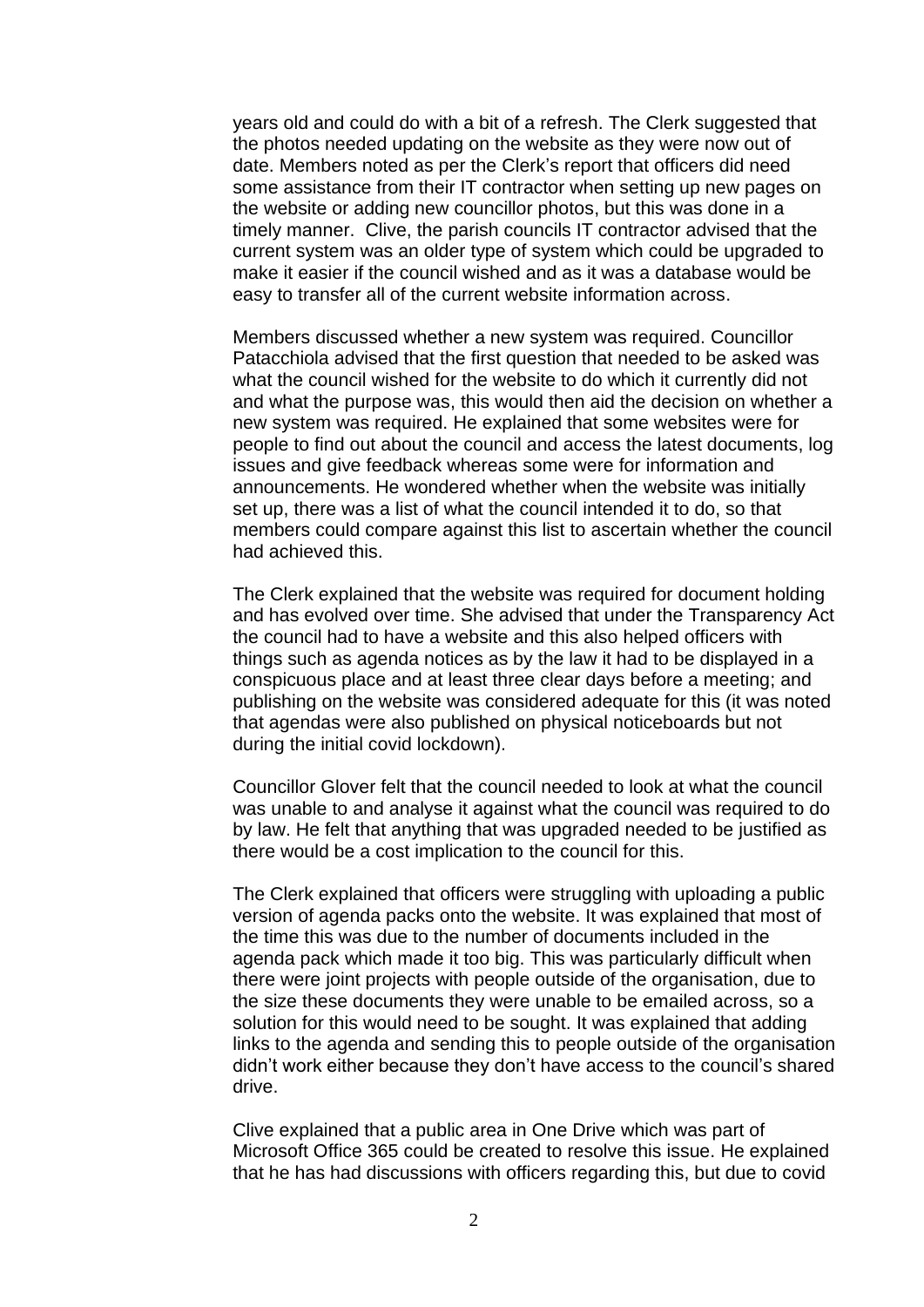hasn't been able to get this fully implemented. He advised that he would need to have a look at the permissions to ensure that the public could access a dedicated area on Sharepoint, this would then allow officers to upload an agenda with links for members of the public to click into to access non confidential agenda items.

As discussed during agenda item 3a it was felt that the website as it is now, although 10 years old was largely compliant to the requirements, however an area of improvement to focus on was document management on the website. It was acknowledged that the council needed to find the most cost-effective way of doing this and felt the best way forward was to use One Drive, which was a resource that was already being paid for through Office 365.

The Clerk queried with members whether it would be a good idea to refresh the photos on the website and during this process ensure that the text describing the image was uploaded so that they were accessible. Members felt that this would be a good idea to do this process especially as the photos on the website were old and captioning images to make them more accessible could be tied into this.

Councillor Patacchiola suggested that the council held an issues and improvement log so that any of these issues could be noted down and prioritised depending on the priority. The Clerk wondered whether it would be more beneficial to have an essential and desirable list this way the highest priority could be determined.

It was felt by members that a log should be created detailing each improvement to the website required, why it needed to be done, with a priority rating indicating whether it was a mandatory requirement or desirable and details of the cost implications.

**Recommendation 1:** As the website is largely compliant to the requirements no major changes should be made, however document management should be prioritised. The best way forward was to implement this by using One Drive which was already included in the Microsoft Office 365 subscription to allow people outside of the organisation to access documents such as agenda papers.

**Recommendation 2:** The council should create a log with a description of each improvement required and the reasons why it needed to be done, with the priority rate as mandatory or desirable and include a column indicating the cost implications.

## **b) To consider a new page editor for the council website to enable better page formatting**

The Clerk explained that officers were still having trouble when copying and pasting things onto the website. This happens from both Facebook and websites such as Wiltshire Council. Although when it is pasted into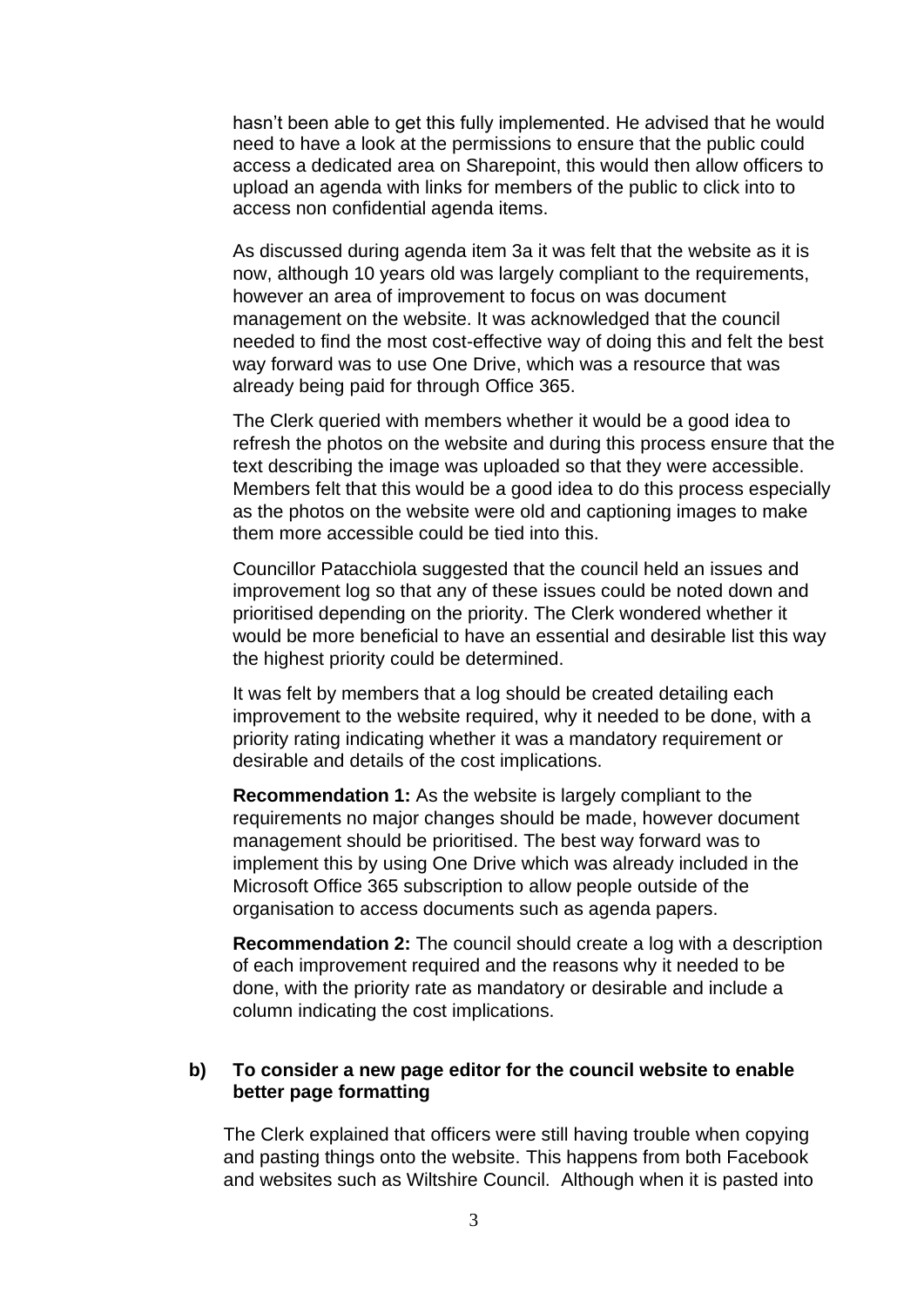the editor it all lines up, once it's posted on the website there seems to be a formatting issue. Officers have been unable to find out why this happens and how to resolve the issue. Clive explained that some websites may have different coding to the council's page editor as it is now an old version this is why this may occur.

It was felt that the council should investigate updating their current page editor to see if this resolves this issue, if not ask Clive to investigate other suitable solutions.

**Recommendation:** The council investigate whether the updated version of the current page editor resolves the formatting issues with copying and pasting onto the website and if not ask the IT Contractor to recommend other suitable alternatives.

## **c) To consider the use of a gov.uk domain**

Councillor Patacchiola explained that using a gov.uk domain was something that he had raised. He explained that there were pros to the council having this kind of domain, the first being that it was much harder for an unauthorised person to get hold of and take over, registration and ownership is closely managed by a government organisation and secondly it conveys a certain authenticity about any emails and links on the website. He also explained that the council didn't currently use encrypted or signed emails and suggested that the council looked into doing this which allows people to have some confirmation that the email has genuinely come from the council. He explained that the costs of this domain were minimal, at around £30 per year for the registration.

It was noted that this would be used for both the website and emails and the old domain would still continue to work should people still send emails to the old address.

The Clerk explained that she had asked other councils who were using this domain and the feedback she had received was that it made the council look more professional and secure. Members discussed what the new domain name could be, it was felt that it should be melkshamwithout.gov.uk which was similar to the current domain. Councillor Holt suggested that this could be implemented once the council have moved into their new office accommodation in Autumn, so that there was only a change of contact details once. Councillor Patacchiola suggested that the prep should be arranged beforehand so that it was all set up ready for when the council wished to change over; as there was quite a lot of paperwork involved.

**Recommendation:** The council move to a gov.uk domain with the name being melkshamwithout.gov.uk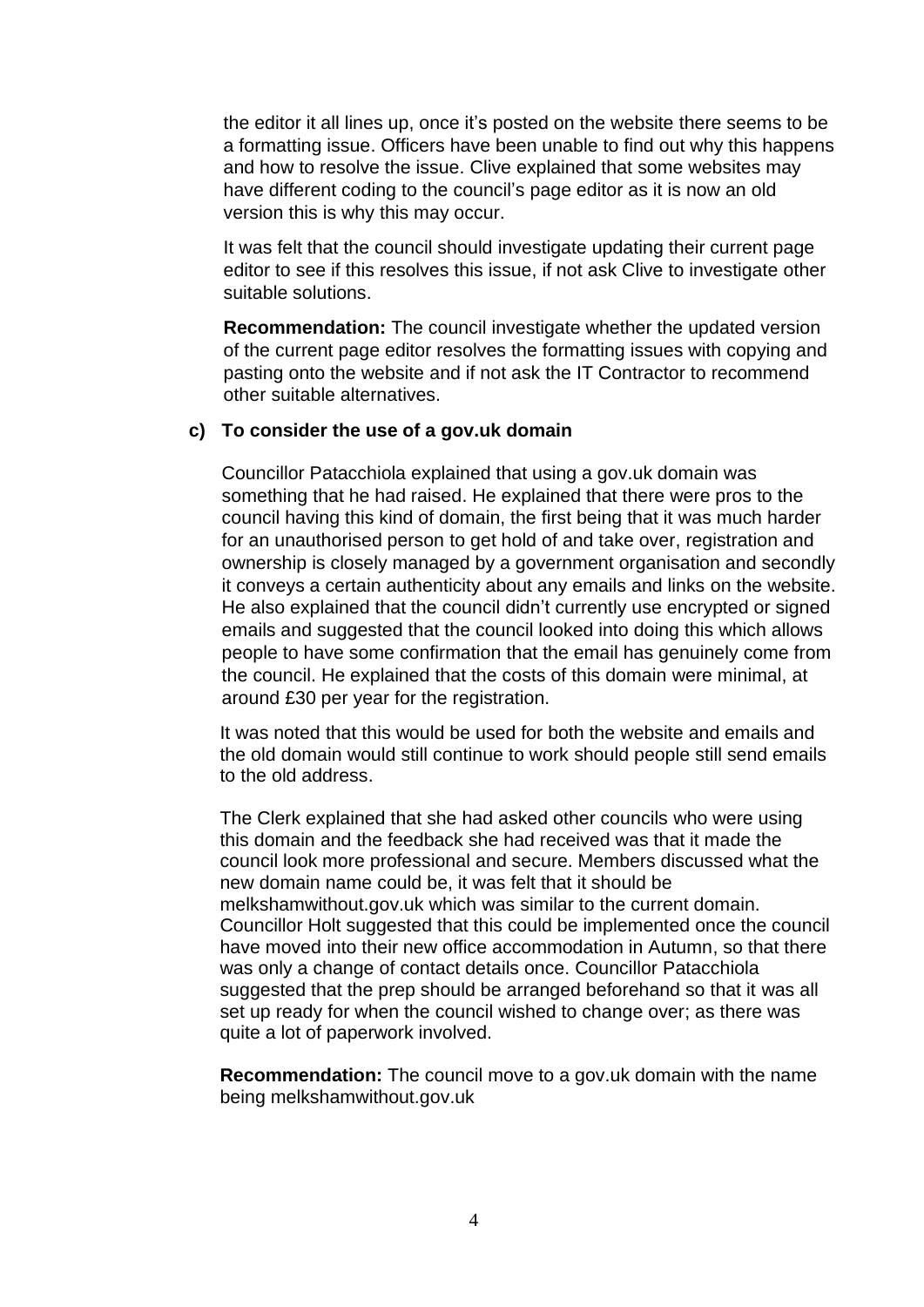## **d) To note new Neighbourhood Plan website in pipeline**

Members noted that there was a new Neighbourhood Plan website in the pipeline. The Clerk explained that this was being considered by the Neighbourhood Plan Steering Group meeting in a couple of days. They are considering a proposal from the current planning consultants for the Neighbourhood Plan working group, Place Studio. She explained that they had created a website for Calne's Neighbourhood Plan which was perfect for the Melksham Plan as at the same review stage and Place would be able upload the documents to the website which would cut out the officer time involved as well as avoiding potential version control issues.

It was noted that the cost of this was £2,750 with £1,000 coming from Locality grant funding for the Melksham NHP with the remaining £1,750 being shared between the parish council and Melksham Town council. It was noted that the parish council's share would be 30% of this cost.

The Clerk explained that other incumbent suppliers of websites to the parish council and the NHP group had been contacted and were happy with the planned solution in the pipeline being a bolt on to the planning consultancy package and had utilised them to undertake a sensibility check on the proposal.

## **418/21 Internal Systems**

# **a) To review the current 'phone system and review alternative options for a more cost-effective system**

The Clerk explained that the parish council had previously entered into a new phone contract, however after discovering that there were more costeffective options available pulled out. The council were now on a rolling contract with their existing supplier, however wished to look at a new system ready for the new office accommodation. It was noted that the parish council do not own their current handsets, so these would need to go back to the supplier once the council purchased a new system. The Clerk explained that any new phone system would need to have a way of diverting to officers' phones in case homeworking was implemented again and also the ability for officers to ring out using the council's number if at home so that they aren't giving out their personal number. This would also be beneficial for the out of hours number as well, as currently it was directed to an officer's phone so that officers don't have to keep an eye on two phones, but when they phone someone back it gives out their personal phone numbers.

Councillor Patacchiola confirmed that most modern-day cloud-based phone systems would have the ability to do all the requirements that the Clerk has indicated. He advised that as the council already had many products with MS Office 365 and the MS Team's product has a 'phone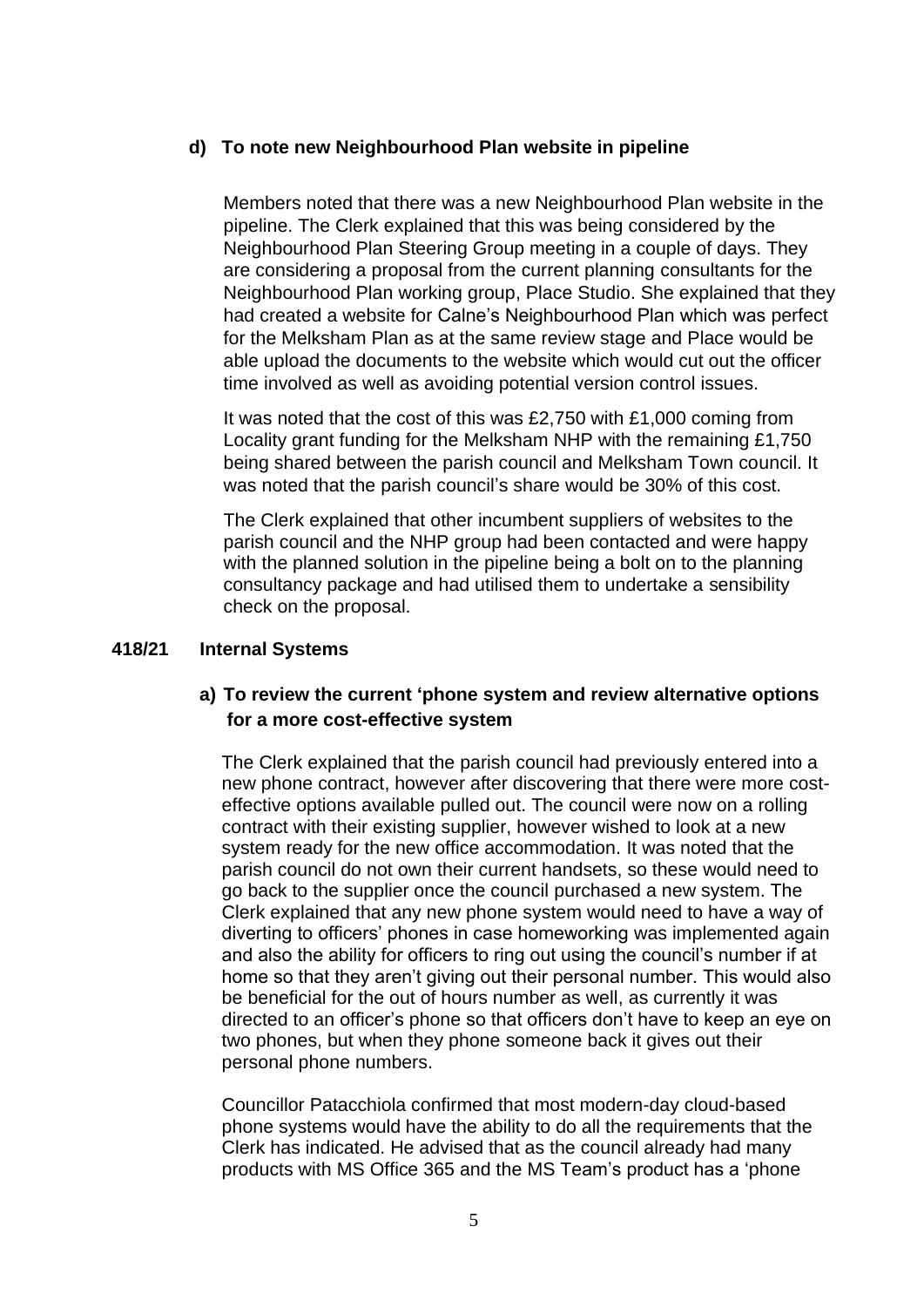system which can work with desk 'phones, an app on a mobile 'phone and through the computer. He explained that there were, however, alternative 'phone systems around, should the council wish to investigate these further for a comparison.

It was also discussed whether the council could utilise MS Teams more as it was already included in the MS Office 365 subscription. It was noted that the council were currently paying around £14.99 per month for the Zoom meeting subscription. Members felt that although it would be much more cost effective to use MS Teams for meetings, Zoom was more user friendly currently. Councillor Patacchiola explained that Zoom was a much more developed video conferencing product when the pandemic started, however Teams was slowly catching up, but agreed that Zoom was much more user friendly. He suggested that there was no reason in the future if the council felt that Teams was much better the council could move over to using Teams for meetings.

The Working Party felt that as long as the new 'phone system met the council's basic needs, they didn't need a top of the range system. It was felt that the most cost-effective option would be to go with the Microsoft option as it met all of the council's requirements. The Clerk explained that following discussions with officers it was felt that handsets would be the preferred option as the volume of calls wasn't enough to warrant the use of a headset all day, however would like the option of a headset in case of an emergency response situation where officers may be taking large volume of calls.

It was queried whether this system would work through the Campus system. Councillor Patacchiola confirmed that the Campus was providing two ISDN lines from Open Reach infrastructure into the office and anything that was run off of this was up to the council but would be compatible.

Clive queried whether there were any update regards to the internet speed and bandwidth at the campus. He explained that in previous discussions with the campus team this was queried and they were going to get back to the council on this. It was confirmed that there had been no update regarding this, but the council would follow this up with the campus team.

**Recommendation**: Officers to investigate the Microsoft Office cloudbased 'phone systems detailing all of its features, to include handsets for the office and bring back the costs associated to the Full Council.

## **b) To consider AV requirements for the interim basis and office move to the Campus**

The Clerk explained that with the current meeting set up it was sometimes hard for people listening on Zoom or the subsequent YouTube recording to hear, especially the people who were furthest away from the laptop microphone. She queried with members whether they felt that this was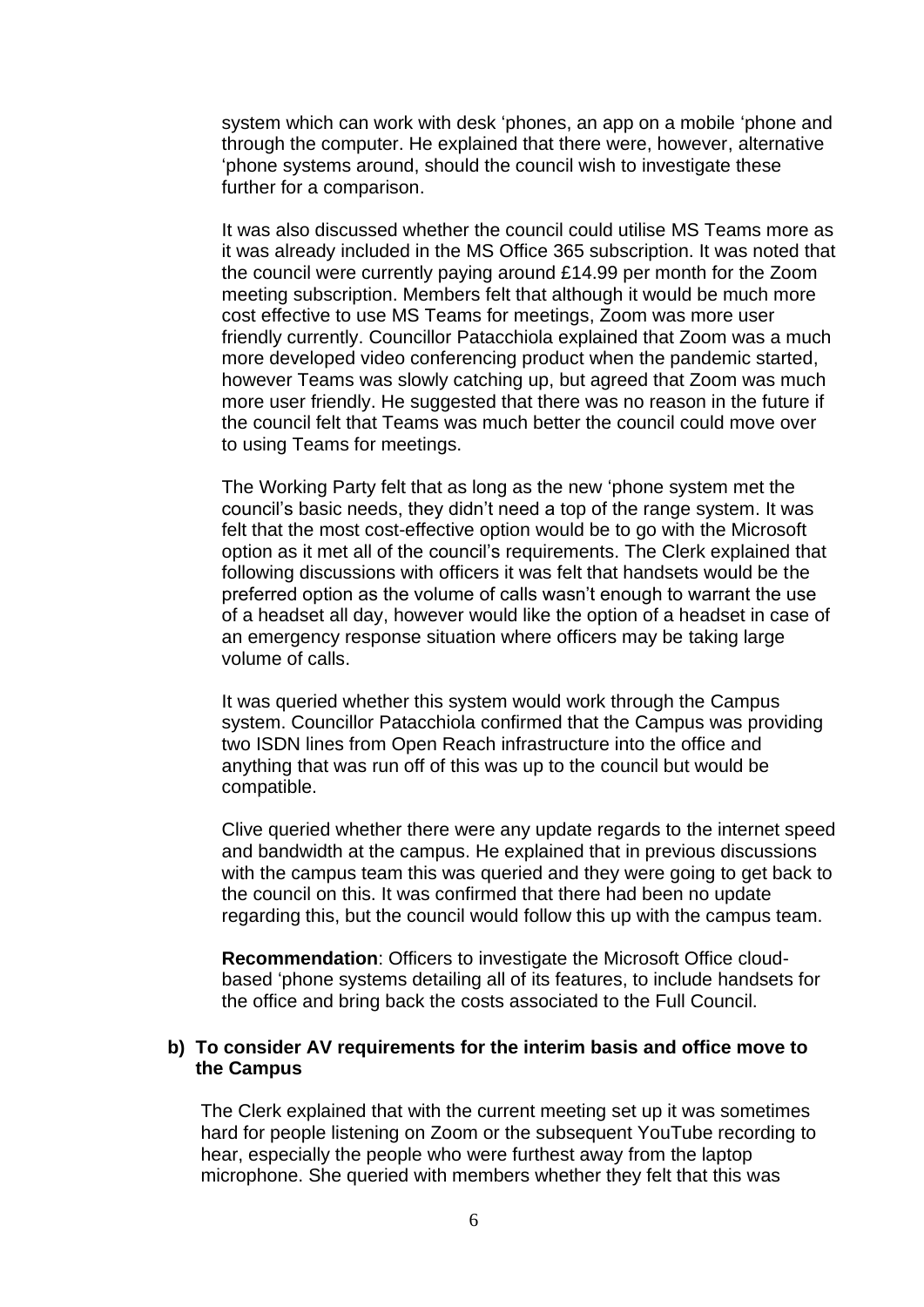adequate at present as this was only going to be for a short time as the council were moving into the campus shortly, or whether something for the interim should be looked at.

Councillor Harris queried whether the council were going to use Zoom once the meetings moved to the campus. The Clerk confirmed that the council had already resolved to carry on uploading the meetings to their YouTube channel. She advised that any meeting only stays up on YouTube until the minutes are approved and then taken down once the minutes have been uploaded on the council website. She advised that in terms of Zoom she felt that it was still a good idea especially for meetings where there are plans/images/spreadsheets on the screen so that people at home are able to clearly see them. She explained that when she had observed the other councils' meetings on YouTube, she couldn't see the plans that they were discussing on the screen.

Councillor Glover felt that the council didn't need to do anything currently unless it was going to also be the permanent option for the Campus as well. Councillor Harris felt that there needed to be a microphone in the middle of the table which would help people who are listening on Zoom and YouTube hear what everyone was saying and explained that a microphone wouldn't be too expensive. He went on to explain that in previous meetings there have been a few instances where members of the public listening on Zoom had been unable to hear guest speakers, but if the council had a stand-alone microphone this would resolve this issue and could be taken to the campus.

Councillor Patacchiola explained that he had been in discussions with the Clerk with regards to budgeted figures for the new system in the campus, but did not base this on any specific system in particular. He explained that there was one product made by Jabra which was an all-in-one solution with a speaker bar, built in with it was eight microphones which are known as an array and can easily pick up individual people speaking around the room. At the top of the bar, it has three cameras which blend into one view. This was currently around £700 and can come with a table stand at an additional cost of £40- £50. He wondered whether members felt that a demo of this system would be beneficial so that they were able to see how it worked. If the council wished to go ahead with this system it is something that could be implement right away and then taken with the council to the Campus. He explained however, that this may be more than the council had envisioned so wished for the other members thoughts. He advised that there were other options such as what Councillor Harris suggested with a stand-alone microphone which would be much better than the laptop built in microphones.

In comparison Councillor Patacchiola also explained that he had attended a recent meeting at the Town Hall who also had a microphone array which was made by Shure and was around £2,700 just for the microphone. It was agreed that this was a professional grade microphone and was not something the parish council required.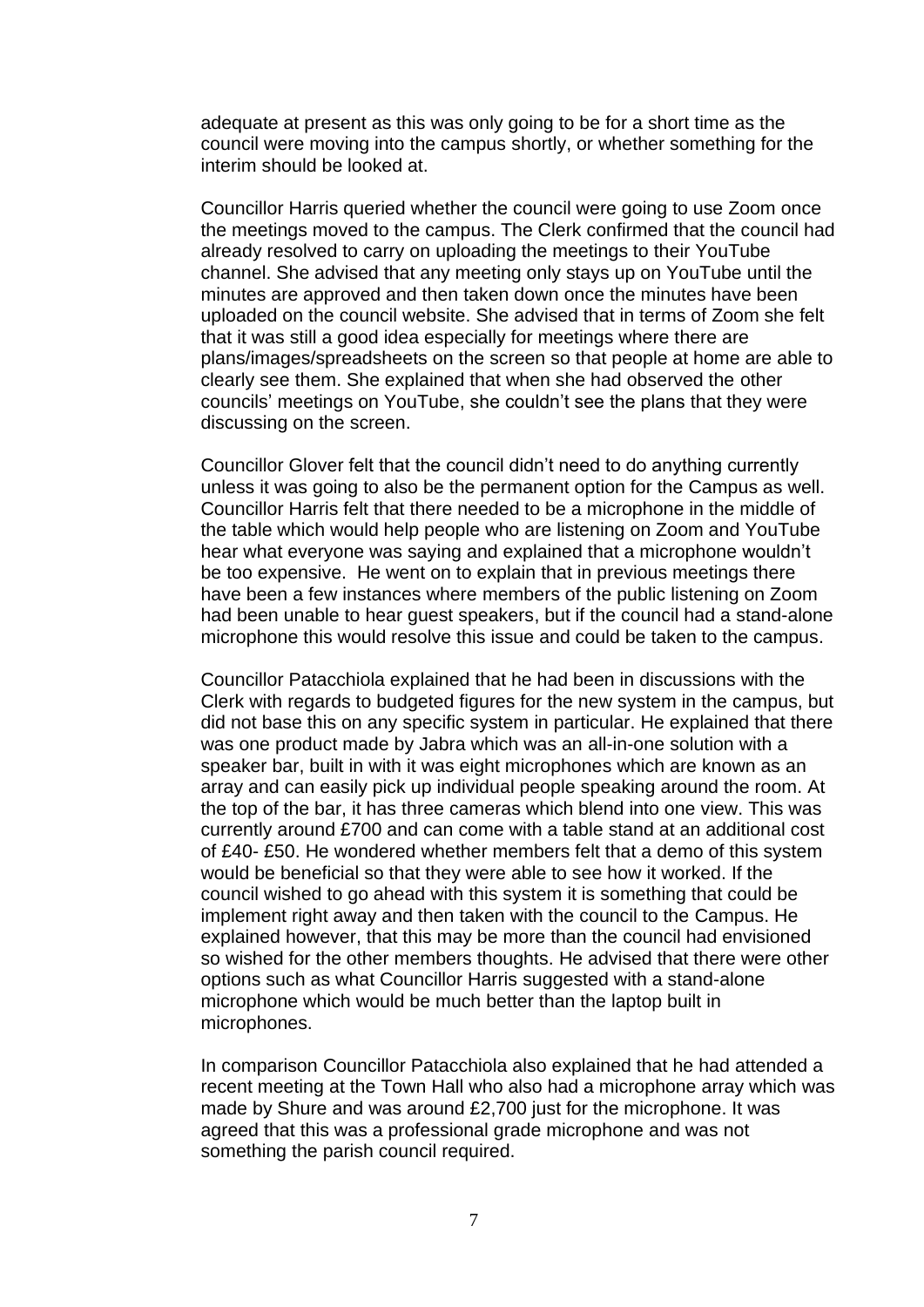The Clerk queried with members what system they envisioned, was it to be fixed to the ceiling in the campus? and what do the council want to do about meetings around the parish such as when there are large planning applications and the council need to hold a meeting in a bigger venue? She queried whether members wished for a fixed system which stays in the campus meeting room and a portable microphone which can be taken to offsite meetings?

It was queried whether the Jabra product was portable or whether it had to be fixed to one room. Councillor Patacchiola advised that it comes with a table stand so can be moved around, however like with any device like this it works best once the room is set up. It's designed to sit underneath the screen at one end and be a static device and felt that moving it around several times would increase the risk of it becoming damaged. He explained that there were other devices that were built to be portable, but they tend to be for a room of around eight people not fifty.

The Clerk explained that at one of the bypass meetings there was around seventy people in the room and wondered whether if a microphone and camera system wasn't going to pick up everyone in the room there would be no point in investing in one. Members felt that for offsite meetings a standalone microphone without a camera would be beneficial.

In terms of the AV equipment for the campus, Councillor Patacchiola asked members whether they would like him to arrange a demo with some suitable options. The Clerk advised that Melksham Town Council had also offered for the parish council to go and have a look at their AV equipment if they wished to do so.

Councillor Patacchiola wished to highlighted that the council needed to consider the bandwidth requirements for the internet connection at the Campus, especially if the council was going to stream meetings. He advised that currently at the pavilion it was a standard home use style ADSL (Asymmetric Digital Subscriber Line) and was unsure whether this service would be available at the Campus location. He suggested that the council would need to discuss with the Campus team what was available from them if the council were unable to obtain a suitable bandwidth source themselves. It was highlighted that IT provision was not included in the Campus office accommodation lease other than space in their comms room, therefore it was down to the parish council to make their own arrangements. This was currently difficult as the council did not yet know what services would be available in the location.

The Clerk queried what AV equipment members felt would be suitable for the new Berryfield Village Hall as although she didn't need to know specifics at this stage, as the village hall was in the process of being built, she needed to know now what infrastructure was required. The Clerk queried whether members wished for something like Bowerhill Village Hall where there was a projector screen and a place where a laptop could be plugged in. Councillor Harris explained that Bowerhill Village Hall had a projector and two amplified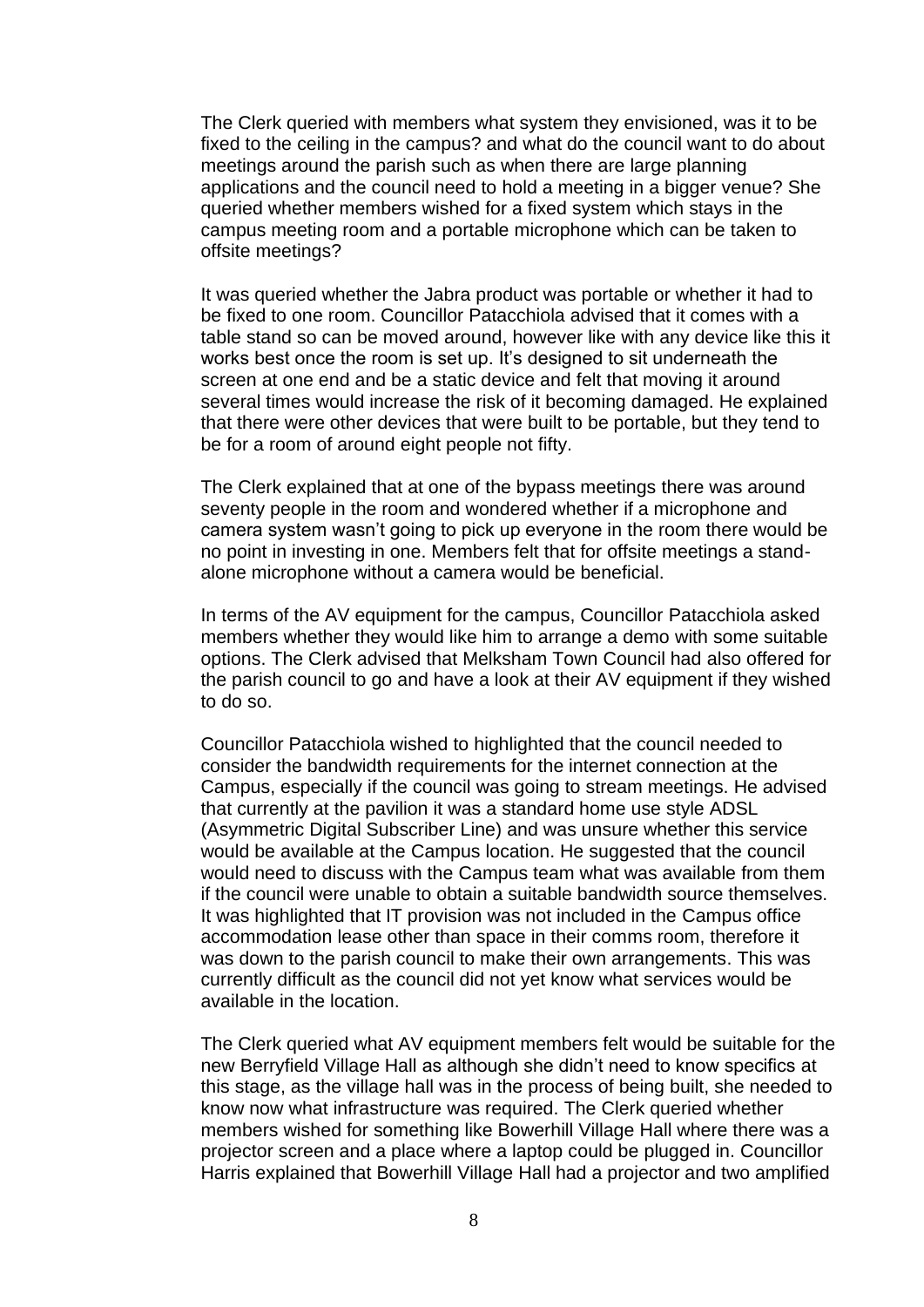speakers, all of the cabling went up into the roof void with a comms unit coming down to a socket on the wall which had various connectors.

Members agreed that there needed to be AV facilities in the village hall and felt that the infrastructure needed to be looked at as soon as possible. It was felt that Councillor Patacchiola with the Clerk should have a look at the suitable options.

**Recommendation:** The council to set up a demo for some suitable AV equipment options for the campus meeting room.

**Recommendation 2:** To discuss with the campus team what bandwidth services would be available in case the council are unable to obtain a suitable bandwidth source themselves.

#### **c) To consider reducing paper and how to get the best out of Office 365**

Councillor Patacchiola advised that if he didn't have his own device where he could look at the document and write on, he would also struggle without a paper version. He felt that this may have to be something that the council have to accept that not all documents can be viewed electronically, especially working documents, therefore there would be some paper usage. There are some devices around which do have the ability for people to markup documents, which could be considered.

The Clerk suggested that maybe some documents that can be looked up online as a public version such as design and access statements for planning could just be looked at electronically instead of being printed out. Councillor Glover agreed that documents such as design and access statements where a link would be sufficient is fine to just be sent as a link, but he would still like documents where the council had to make a decision on something as he likes to note down comments so that he can discuss it at the meeting.

After a detailed discussion members felt that reference documents should no longer be printed out and a link to the document should be sent to councillors instead.

**Recommendation 1:** The council do not print out reference documents anymore and instead provide a link to these documents.

#### **d) To consider Office 365 training options for Councillors and Staff**

The Clerk explained that councillors were at different stages with regards to using Office 365 and wondered whether it would be beneficial to arrange some kind of training. Councillor Patacchiola advised that it would be more manageable to do the training in subject areas in different sessions rather than a vast range of topics in one session where people may not take it all in. It was felt that the best way forward may be to regularly send around a "top tip" on how to do something each.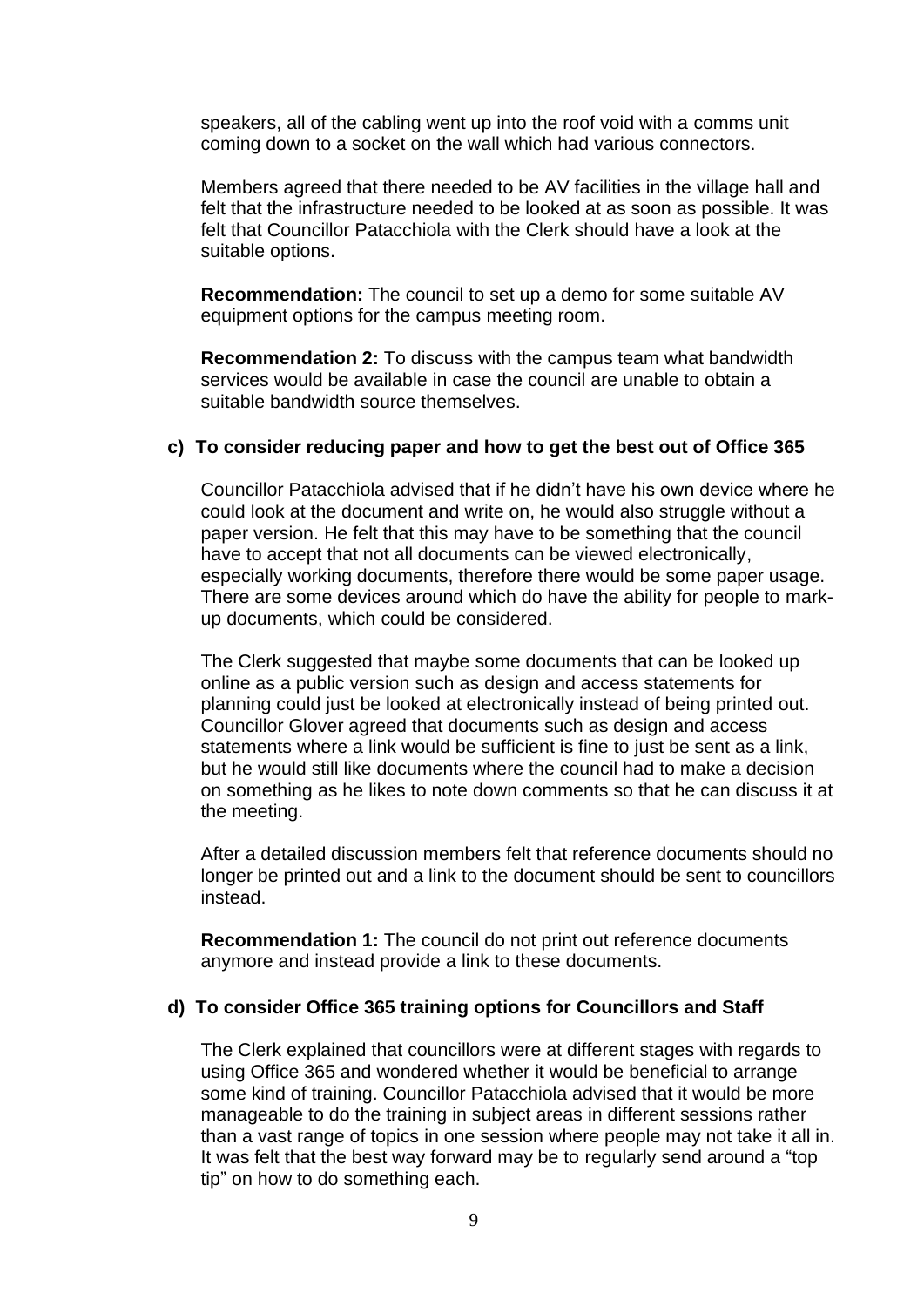Councillor Glover highlighted that people are set up differently at home. The Clerk advised that councillors have a different version of Office 365 than the officers. It was explained that the councillors had the web-based version of Office 365 which was the cheaper version and was a recent council decision whereas officers had the desktop version.

Members felt that it would be beneficial to arrange individual sessions with Clive so these sessions can be tailored to councillor's individual requirements.

**Recommendation:** To arrange individual training sessions with Clive, based on councillor's individual requirements.

### **e) To review back-up systems**

It was explained that the parish council have Avast as an additional back-up system which comes with the council's cyber security insurance. It was noted that the council back up everything to the cloud via the M drive, however if a virus did manage to get in this could affect the cloud back up, therefore it was wise to have another back up arrangement in place to ensure that key documents were protected. Unfortunately, the Avast backup has a limit which the council has now reached. The Clerk explained that not everything needed to be backed up on the Avast security, such as minutes and agendas which were public documents published on the council website, so these could be taken out. Clive advised that Avast was more for ransomware and if this did manage to get into the council's servers this could corrupt the documents on the server which may update the Office 365 versions as well. This type of security ensures that it keeps versions of the original document so that it can be recovered should it become corrupt. He explained that there were a few options, the council could pay for additional storage, go through all of the documents and take out the ones that don't require this level of security or a local back up could be looked such as a hard drive.

It was felt that the council should look at what was contained in the Avast back up and restructure anything that does not require that level of security such as agendas and minutes. If this doesn't reduce the limit to a significant level the council will need to have a look at other options.

**Recommendation:** Officers to look through the Avast security back up to determine what files do not need this level of security to see if this reduces the amount of back up storage.

#### **f) To consider options for an Asset Management Database**

The Clerk explained that the asset register was currently on a spreadsheet, but due to the parish council having so many assets it was now becoming much more difficult to maintain. She advised that the council had previously resolved to purchase the Rialtas asset register which would be an add on to the current finance system, however upon having a demo to see how it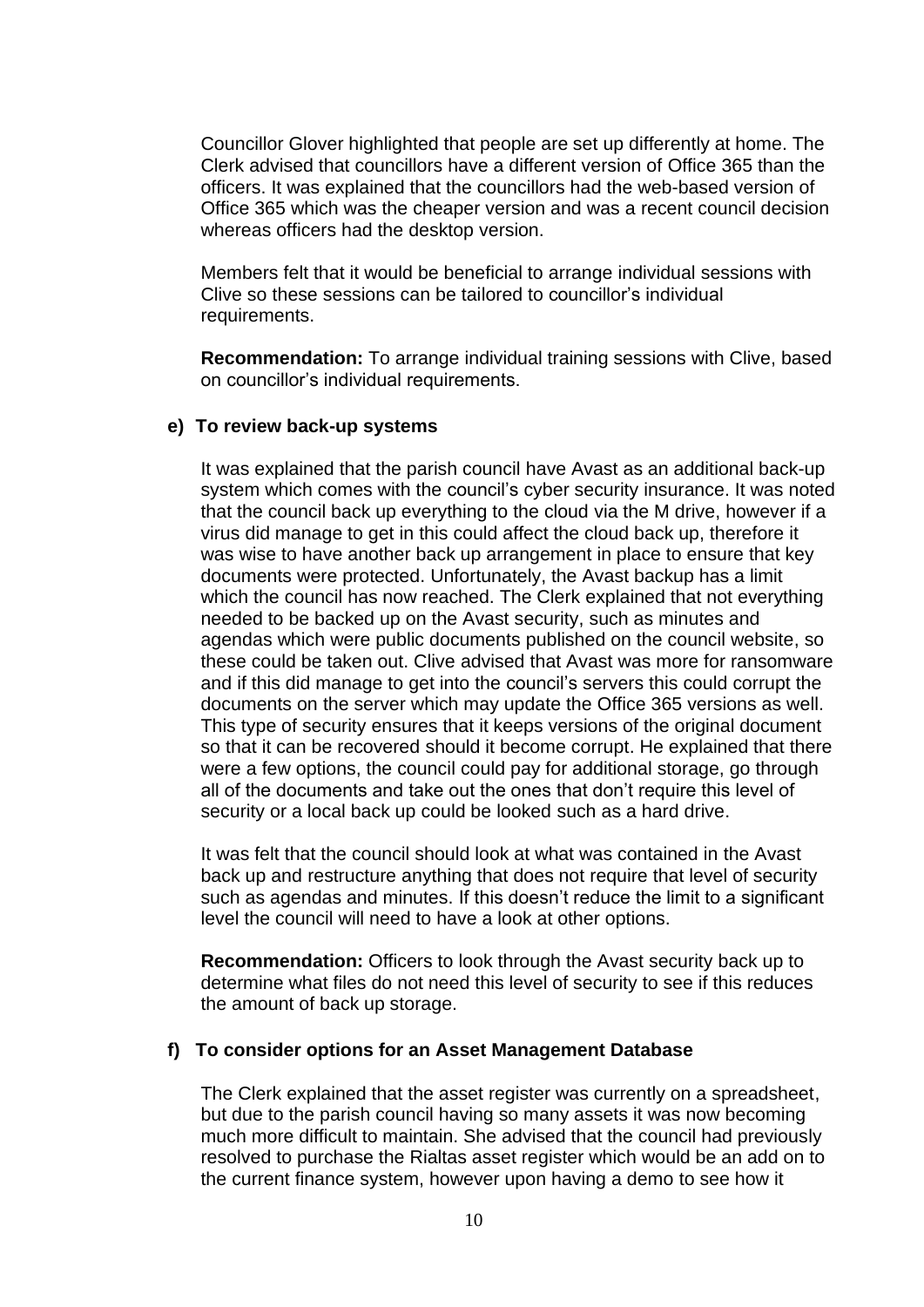worked it didn't seem to do everything that the council required it to do, therefore has not been purchased.

The Clerk explained that the council not only listed an asset on the register, but used it to ensure that the council had adequate insurance cover. Each year the council have to uplift the insurance value by the index linked %, but it appears that on the Rialtas software an officer would have to do this for each individual item. It was noted that on the spreadsheet officers were able to do this easily and did not have to go into each individual item. The Clerk explained that officers had to include the purchase price of an asset on the registers but this may be different to the insurance, for example the Bowerhill Sports Pavilion was purchased for £1 as a community asset transfer, but the insurance value was now around £1 million.

It was explained that a new system would need to have the ability to map each item so that it was easy to find its location. Currently the council was relying on officers and councillors' historic knowledge of where some items were, so it would be of benefit to staff if each item could be photographed and pinpointed on a map. It was explained that it would also need to allow for officers to be able to log any repairs and the condition of each item so that there was a background history and also note whether the item has asbestos. Officers also needed to be able to sort assets into area so that when the Caretaker did his annual check it would be sorted in each area.

It was noted that Clive may be able to create a database for the asset register which would be tailored to the councils needed. There was also Pear Technology who had a bespoke asset register system which could be investigated and also an app which was due to come on scene shortly through Cloudy IT which uses Office 365.

It was queried whether if the parish council was to go for a bespoke type of system who would be able to make the necessary changes would it be the council or the provider. It was also noted that a bespoke package may not be as flexible. The Clerk advised that this would need to be investigated further.

The Clerk explained that the allotment register was also on a spreadsheet and wondered whether it would be of benefit to have a database type of system which logged the history of the plot. Members felt that the plot as an asset could go onto some kind of database such as Access so that the history of the plot could be kept, but the tenants should be kept on the current spreadsheet as they can change over time.

**Recommendation 1**: Officers to clearly draw up what the council required an asset register to do and investigate bespoke asset management software further to ascertain whether this would be suitable for the council's needs.

**Recommendation 2:** The Council create a database for allotment plots so that the history on plot inspections and conditions can be created.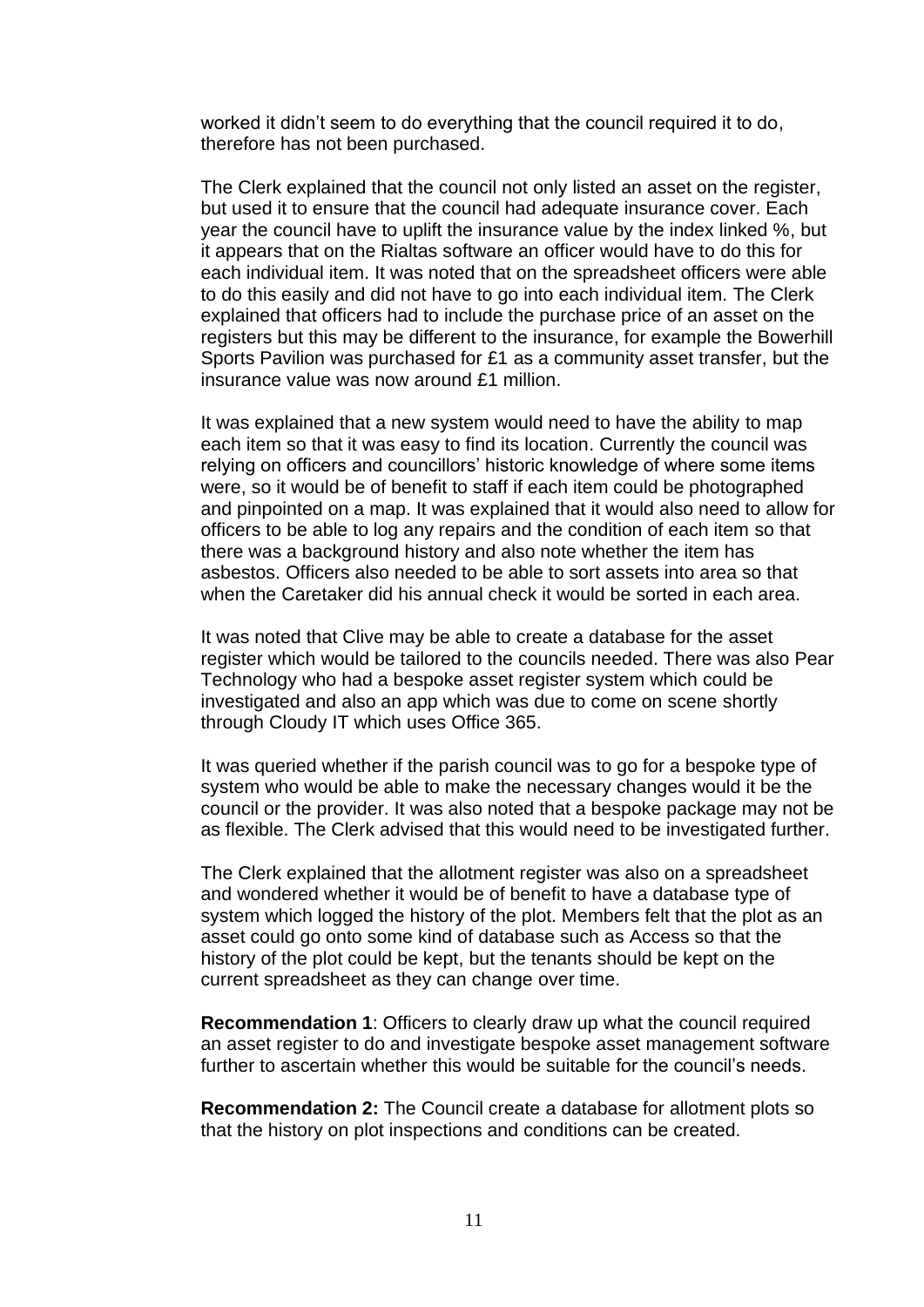## **419/21 Policy and Compliance**

# **a) To consider adopting an IT Policy**

Members considered whether an IT policy would be beneficial to the council. It was felt that now that officers and councillors have been provided with council owned equipment an IT Policy should be put into place to set out how these items should be used. It was felt that as this was a policy tailored around members within the organisation, this should stay as an internal document.

It was noted that Councillor Patacchiola had a draft IT policy which he had been put together with the parish council in mind. It was felt that this was a policy that could be emailed around to members so that they can make their comments and bring back to the council.

**Recommendation:** The council adopt an IT Policy and review and consider the draft Policy over email once available.

# **b) To review the following policies:**

# **i) Email contact privacy notice**

The Clerk explained that both the email contact privacy notice and the Councillor Privacy notice were detailed in the Privacy notice for staff, councillors and role holders as per the recommendations from the Data Audit which suggested that the council should have just one privacy notice which included all of these aspects. She explained that this privacy notice along with the Councillor notice had been picked up by mistake and should have been archived.

# **ii) Councillor Privacy notice**

As detailed above this notice is covered in the Privacy Notice for staff, councillors and role holders.

- **iii) Data security breach report**
- **iv) Freedom of information Model Publication**
- **v) Information and Data Protection Policy**
- **vi) Retention and Disposal Policy**
- **vii) List of Documents for Retention or Disposal**

It was noted that the Clerk had updated this document to reflect what was currently done. It was highlighted that the office was due to relocate to the campus in the summer, therefore each document would be reviewed again to determine whether it still required to be stored or could be disposed of.